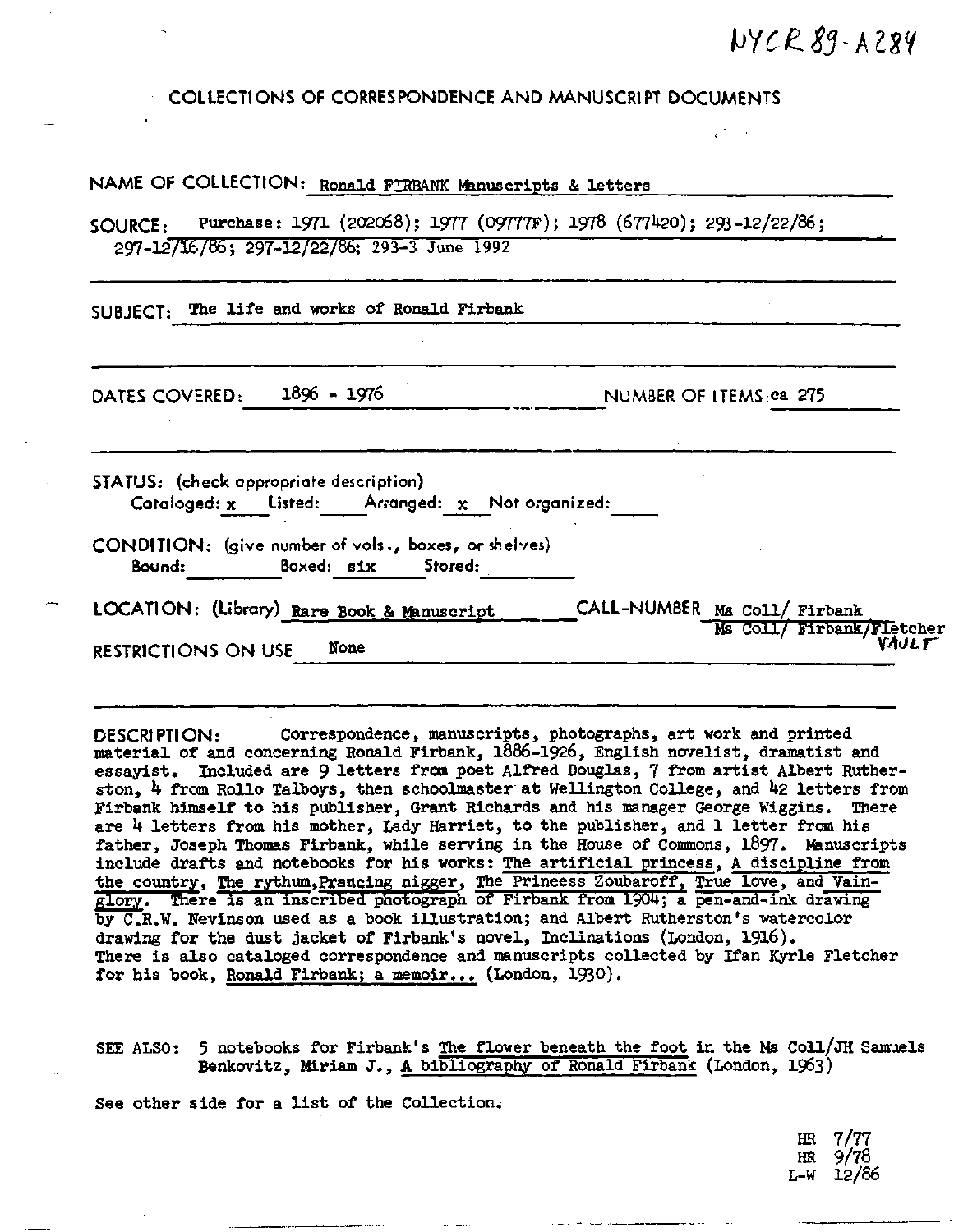## Cataloged correspondence and manuscripts

Ainley, Henry Hinchcliffe Cotta, Susanna Cunard, Victor Douglas, (Lord) Alfred Bruce Field, Garner & Co. Firbank, Harriet Firbank, Joseph Thomas Firbank, Ronald Granier, Jeanne Jackson, William Justema, Billy-Diony Litton, E. L. Lyne, Horace S. MacFadyen, Virginia Michell, Mary Rutherston, Albert Daniel Sutfin, Willson Sterling Talboys, Rollo St. Clair Wilson, Gerald Worthington, B. M.

## Cataloged photographs:

Firbank, Ronald; Chamonix, 12 Sept 1904

## Uncatalogued materials;

Firbank, Heather, misc. material Sotheby & Co.; 196l cat. of Firbank sale